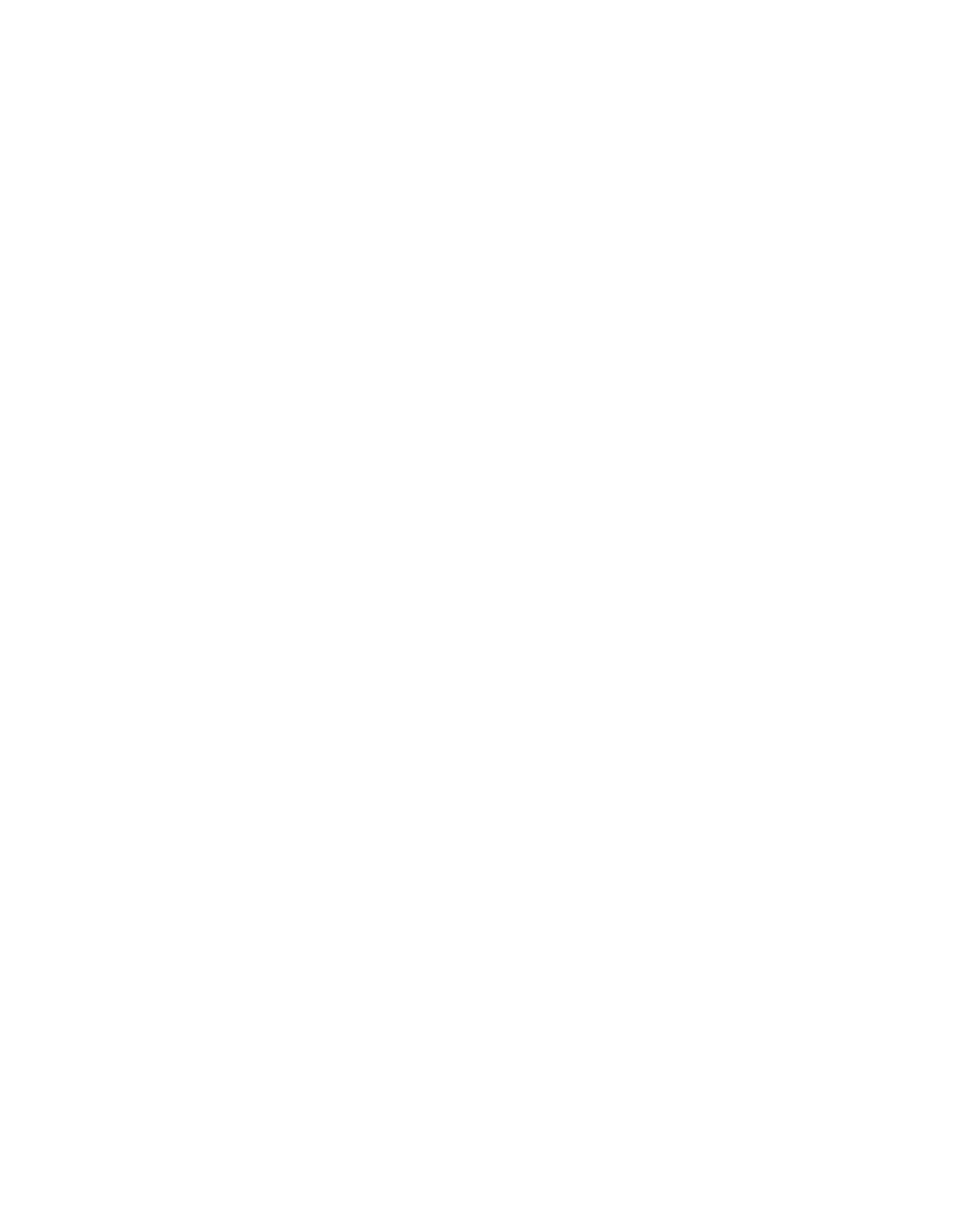## Saint Francis of Assisi Church

1023 Sixth Avenue Church Office 304-727-3033 [parish@stfranciswv.org](mailto:parish@stfranciswv.org) School Office 304-727-5690 [www.sfswv.com](http://www.sfswv.com/) www.facebook.com/stfrancisofassisisaintalbans

## Parish Staff

Pastor/Religious Education Director: Father Patrick McDonough Music Director:<br>Accountant: **Gwen Muchow** Secretary: Jessica Davis 1st Communion Coordinator: Sandi Hudson

Pastor's Study How beautiful is the Christmas story. For Catholics and many Christian churches, the Christmas story begins nine months before December 25<sup>th</sup>.

Christmas began in a beautiful town called Nazareth. There the angel Gabriel came to a young woman named Mary. "Hail, Mary, full of grace. The Lord is with you." The messenger of God asked Mary to be the mother of God.

Mary replied, "I am the servant of the Lord. I will do what God wants me to do." Mary said yes.

In that moment, God become human. In the womb of Mary, the child Jesus was conceived and began to grow. This week we may reflect on this amazing event.

"God so loved the world He sent His only begotten Son."

Principal: Erin Sikora Office Manager: Kelly Oxley

Christians live by this truth. We never walk alone. Jesus is always with us.

School Staff

I pray you rejoice in this blessed Christmas.

## Announcements:



Fr Pat invites everyone to attend Bible Study: Thursdays at 6:00 pm at the Rectory!

*Mass Schedule: Wednesdays at 8:15 am Saturdays at 5:00 pm Sundays at 8:30 am and 11:00 am Sundays on Facebook at 11:00 am*

*Confession – Saturdays at 4:30 pm*

 *Church Office Hours: Tues-Fri 10:00 am to 5:00 pm Closed Wed 11/24 - Fri 11/26*